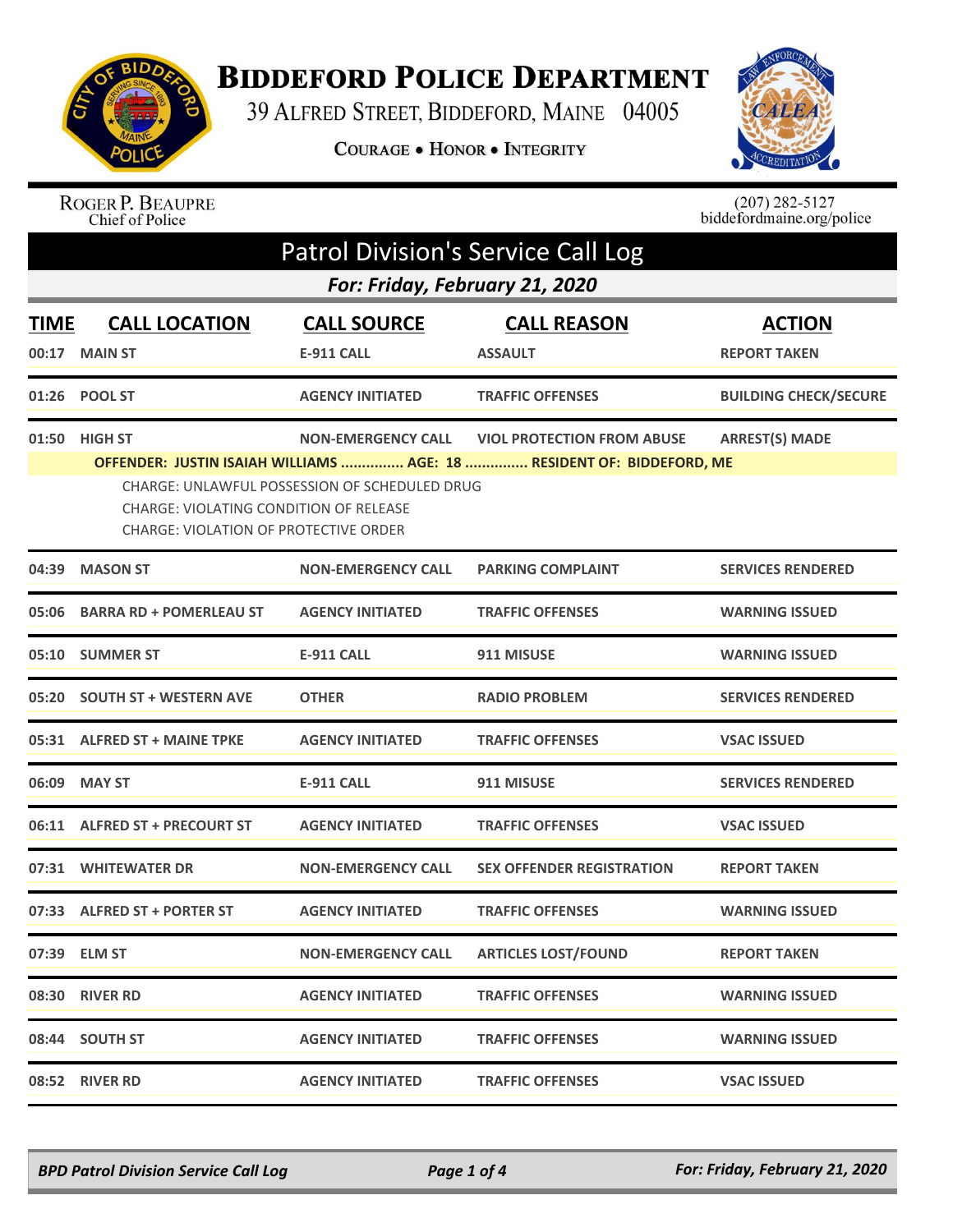| <b>TIME</b> | <b>CALL LOCATION</b>                                                           | <b>CALL SOURCE</b>        | <b>CALL REASON</b>                                 | <b>ACTION</b>                |
|-------------|--------------------------------------------------------------------------------|---------------------------|----------------------------------------------------|------------------------------|
| 08:55       | <b>POOL ST + BRISTOL ST</b>                                                    | <b>AGENCY INITIATED</b>   | <b>TRAFFIC OFFENSES</b>                            | <b>WARNING ISSUED</b>        |
| 08:59       | <b>MASON ST</b>                                                                | <b>NON-EMERGENCY CALL</b> | <b>VIOL OF BAIL CONDITIONS</b>                     | <b>ARREST(S) MADE</b>        |
|             | OFFENDER: EVAN P HOLE  AGE: 21  RESIDENT OF: BIDDEFORD, ME                     |                           |                                                    |                              |
|             | <b>CHARGE: WARRANT ARREST</b><br><b>CHARGE: VIOLATING CONDITION OF RELEASE</b> |                           |                                                    |                              |
|             | <b>CHARGE: VIOLATING CONDITION OF RELEASE</b>                                  |                           |                                                    |                              |
|             | 09:02 MAIN ST                                                                  | <b>NON-EMERGENCY CALL</b> | ATTEMPTED/THREATENED SUICIDE REFERRED OTHER AGENCY |                              |
|             | 09:11 ANGEL LN                                                                 | <b>NON-EMERGENCY CALL</b> | <b>ANIMAL COMPLAINT</b>                            | <b>SERVICES RENDERED</b>     |
|             | 09:14 HAYFIELD RD + SOUTH ST                                                   | <b>AGENCY INITIATED</b>   | <b>TRAFFIC OFFENSES</b>                            | <b>VSAC ISSUED</b>           |
|             | 09:36 SOUTH ST                                                                 | <b>AGENCY INITIATED</b>   | <b>TRAFFIC OFFENSES</b>                            | <b>VSAC ISSUED</b>           |
|             | 09:39 HERRING AVE                                                              | <b>WALK-IN AT STATION</b> | <b>ASSIST CITIZEN</b>                              | <b>SERVICES RENDERED</b>     |
|             | 09:58 ST MARYS ST + ELM ST                                                     | <b>E-911 CALL</b>         | 911 MISUSE                                         | <b>NEGATIVE CONTACT</b>      |
|             | 10:22 ALFRED ST                                                                | <b>NON-EMERGENCY CALL</b> | <b>COURT ORDERED CHECK IN</b>                      | <b>SERVICES RENDERED</b>     |
|             | <b>10:23 MAIN ST</b>                                                           | <b>NON-EMERGENCY CALL</b> | <b>ESCORTS / RELAYS</b>                            | <b>TRANSPORT TO HOSPITAL</b> |
|             | 10:36 FRANKLIN ST                                                              | <b>WALK-IN AT STATION</b> | <b>INFO</b>                                        | <b>SERVICES RENDERED</b>     |
|             | 10:39 WILSON ST                                                                | <b>AGENCY INITIATED</b>   | <b>ANIMAL COMPLAINT</b>                            | <b>SERVICES RENDERED</b>     |
|             | 10:42 WEST ST                                                                  | <b>NON-EMERGENCY CALL</b> | <b>FRAUD (SCAM)</b>                                | <b>REPORT TAKEN</b>          |
|             | 10:45 POOL ST                                                                  | <b>AGENCY INITIATED</b>   | <b>TRAFFIC OFFENSES</b>                            | <b>WARNING ISSUED</b>        |
|             | 10:51 MORIN ST                                                                 | E-911 CALL                | 911 MISUSE                                         | <b>SERVICES RENDERED</b>     |
|             | 10:54 HILL ST + ACORN ST                                                       | <b>AGENCY INITIATED</b>   | <b>TRAFFIC OFFENSES</b>                            | <b>WARNING ISSUED</b>        |
|             | <b>10:57 MAIN ST</b>                                                           | <b>AGENCY INITIATED</b>   | <b>TRAFFIC OFFENSES</b>                            | <b>WARNING ISSUED</b>        |
|             | 11:07 POMERLEAU ST                                                             | <b>NON-EMERGENCY CALL</b> | <b>ARTICLES LOST/FOUND</b>                         | <b>SERVICES RENDERED</b>     |
|             | <b>11:09 MAIN ST</b>                                                           | <b>NON-EMERGENCY CALL</b> | <b>ANIMAL COMPLAINT</b>                            | <b>REPORT TAKEN</b>          |
|             | 11:12 ALFRED ST                                                                | <b>AGENCY INITIATED</b>   | <b>TRAFFIC OFFENSES</b>                            | <b>VSAC ISSUED</b>           |
|             | 11:19 DUPONT AVE                                                               | <b>NON-EMERGENCY CALL</b> | <b>PARKING COMPLAINT</b>                           | <b>SERVICES RENDERED</b>     |
|             | 11:30 ALFRED ST                                                                | <b>AGENCY INITIATED</b>   | <b>TRAFFIC OFFENSES</b>                            | <b>WARNING ISSUED</b>        |
|             | 11:41 ALFRED ST                                                                | <b>AGENCY INITIATED</b>   | <b>TRAFFIC OFFENSES</b>                            | <b>WARNING ISSUED</b>        |

*BPD Patrol Division Service Call Log Page 2 of 4 For: Friday, February 21, 2020*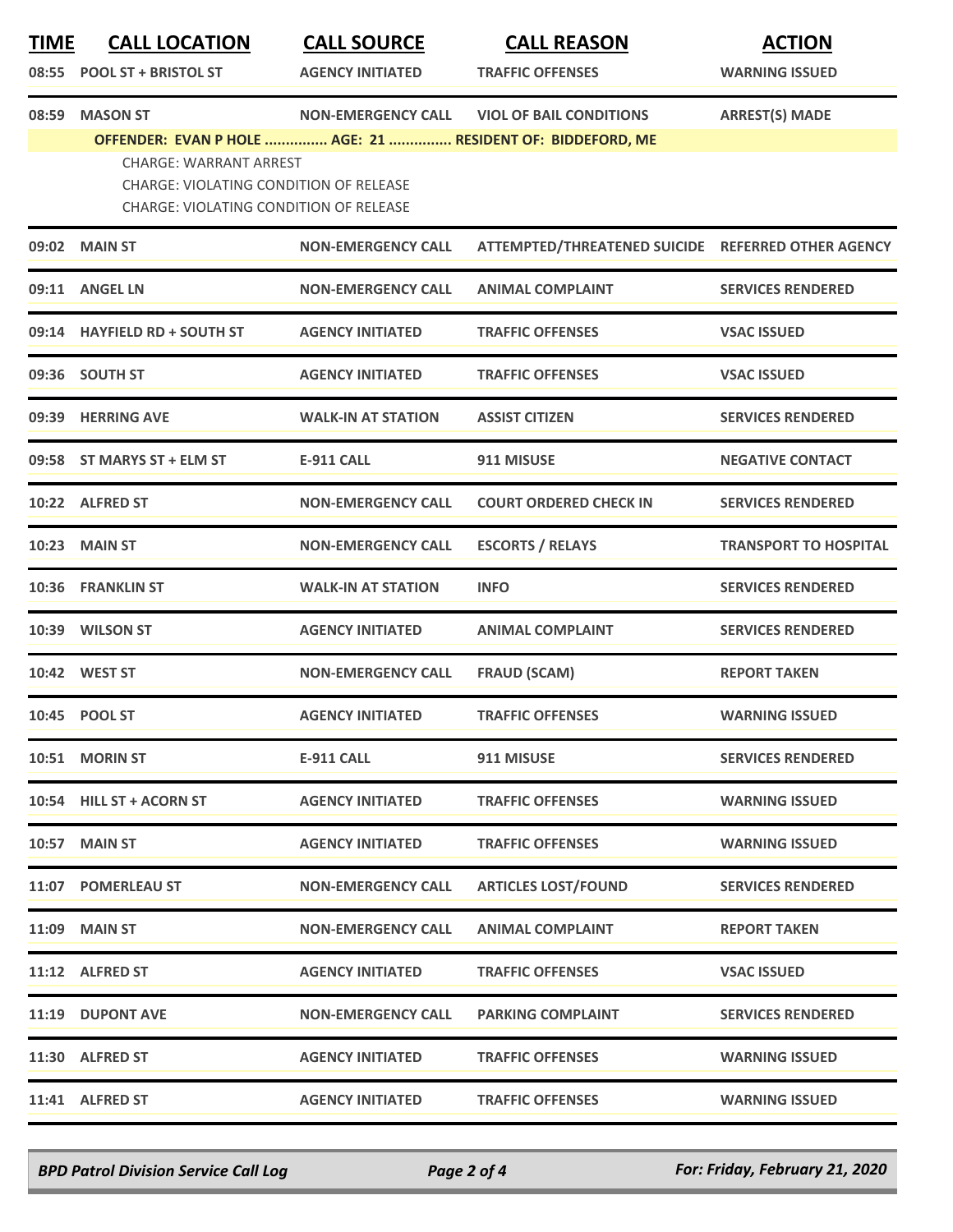| <b>TIME</b> | <b>CALL LOCATION</b><br>11:55 MARINER WAY | <b>CALL SOURCE</b><br><b>AGENCY INITIATED</b> | <b>CALL REASON</b><br><b>TRAFFIC OFFENSES</b>         | <b>ACTION</b><br><b>VSAC ISSUED</b> |
|-------------|-------------------------------------------|-----------------------------------------------|-------------------------------------------------------|-------------------------------------|
|             | 12:14 GRAYSON ST                          | <b>AGENCY INITIATED</b>                       | <b>TRAFFIC OFFENSES</b>                               | <b>WARNING ISSUED</b>               |
|             | <b>12:23 HILL ST</b>                      | <b>AGENCY INITIATED</b>                       | <b>TRAFFIC OFFENSES</b>                               | <b>WARNING ISSUED</b>               |
|             | 12:28 ELM ST                              | <b>NON-EMERGENCY CALL</b>                     | <b>WARRANT ARREST</b>                                 | <b>NEGATIVE CONTACT</b>             |
|             | 12:30 ALFRED ST                           | <b>AGENCY INITIATED</b>                       | <b>PROTECTION FROM ABUSE SERVICE NEGATIVE CONTACT</b> |                                     |
|             | 12:48 SOUTH ST + MAY ST                   | <b>NON-EMERGENCY CALL</b>                     | <b>TRAFFIC OFFENSES</b>                               | <b>SERVICES RENDERED</b>            |
|             | 13:19 POOL ST                             | <b>AGENCY INITIATED</b>                       | <b>TRAFFIC OFFENSES</b>                               | <b>WARNING ISSUED</b>               |
|             | 13:28 POOL ST                             | <b>AGENCY INITIATED</b>                       | <b>TRAFFIC OFFENSES</b>                               | <b>WARNING ISSUED</b>               |
|             | 13:34 POOL ST                             | <b>AGENCY INITIATED</b>                       | <b>TRAFFIC OFFENSES</b>                               | <b>WARNING ISSUED</b>               |
|             | 13:42 POOL ST                             | <b>AGENCY INITIATED</b>                       | <b>TRAFFIC OFFENSES</b>                               | <b>WARNING ISSUED</b>               |
|             | 13:52 POOL ST                             | <b>AGENCY INITIATED</b>                       | <b>TRAFFIC OFFENSES</b>                               | <b>WARNING ISSUED</b>               |
|             | 13:59 POOL ST                             | <b>AGENCY INITIATED</b>                       | <b>TRAFFIC OFFENSES</b>                               | <b>WARNING ISSUED</b>               |
|             | 14:08 POOL ST                             | <b>AGENCY INITIATED</b>                       | <b>TRAFFIC OFFENSES</b>                               | <b>WARNING ISSUED</b>               |
|             | 14:19 POOL ST                             | <b>AGENCY INITIATED</b>                       | <b>TRAFFIC OFFENSES</b>                               | <b>VSAC ISSUED</b>                  |
|             | 15:30 ALFRED ST                           | <b>WALK-IN AT STATION</b>                     | <b>COURT ORDERED CHECK IN</b>                         | <b>SERVICES RENDERED</b>            |
|             | 15:56 HILL ST + POOL ST                   | <b>NON-EMERGENCY CALL</b>                     | <b>PARKING COMPLAINT</b>                              | <b>PARKING TICKET ISSUED</b>        |
|             | 16:21 ALFRED ST                           | <b>WALK-IN AT STATION</b>                     | <b>HARASSMENT</b>                                     | <b>REPORT TAKEN</b>                 |
|             | 16:23 ELM ST                              | E-911 CALL                                    | 911 MISUSE                                            | <b>SERVICES RENDERED</b>            |
|             | 16:24 ALFRED ST                           | <b>WALK-IN AT STATION</b>                     | <b>ALL OTHER</b>                                      | <b>SERVICES RENDERED</b>            |
|             | 17:07 ALFRED ST + MAY ST                  | E-911 CALL                                    | <b>SUSPICION</b>                                      | <b>GONE ON ARRIVAL</b>              |
|             | 17:34 GOVE ST                             | <b>NON-EMERGENCY CALL</b>                     | <b>CRIMINAL MISCHIEF</b>                              | <b>REPORT TAKEN</b>                 |
|             | 17:53 ALFRED ST                           | <b>NON-EMERGENCY CALL</b>                     | <b>COURT ORDERED CHECK IN</b>                         | <b>SERVICES RENDERED</b>            |
|             | 17:54 ALFRED ST                           | <b>AGENCY INITIATED</b>                       | <b>CONFERENCE CALL</b>                                | <b>SERVICES RENDERED</b>            |
|             | 18:03 GRAHAM ST                           | <b>NON-EMERGENCY CALL</b>                     | <b>CHECK WELFARE</b>                                  | <b>NO ACTION REQUIRED</b>           |
|             | 18:11 ORCHARD ST + ELM ST                 | <b>NON-EMERGENCY CALL</b>                     | <b>PARKING COMPLAINT</b>                              | <b>WARNING ISSUED</b>               |

*BPD Patrol Division Service Call Log Page 3 of 4 For: Friday, February 21, 2020*